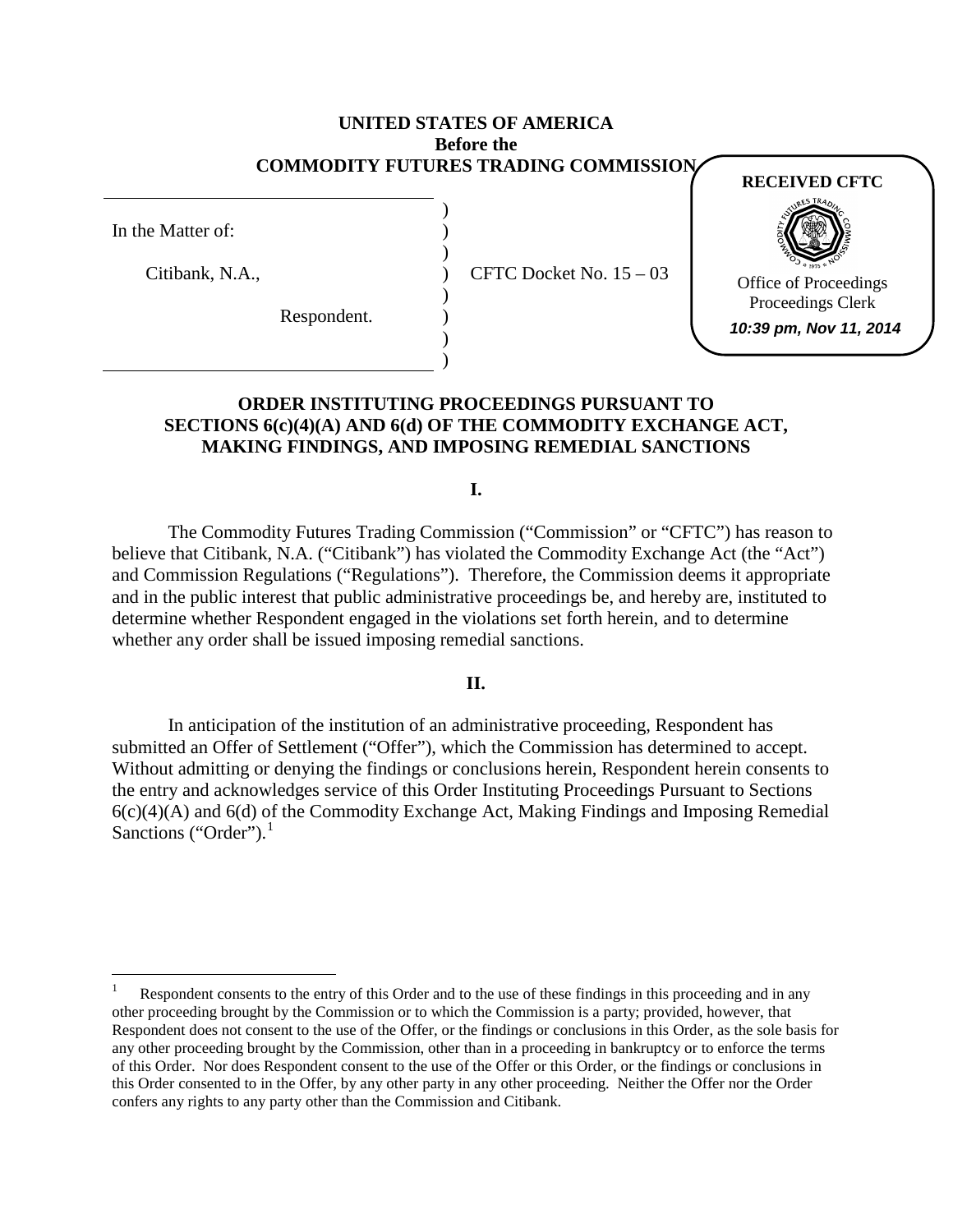The Commission finds the following:

#### **A. Summary**

From 2009 through 2012 ("Relevant Period"), Citibank, by and through certain of its foreign exchange ("FX") traders, at times sought to benefit its own trading positions or those of certain FX traders at other banks by attempting to manipulate and aiding and abetting certain traders at other banks in their attempts to manipulate certain FX benchmark rates.

One of the primary FX benchmark rates that the FX traders attempted to manipulate was the World Markets/Reuters Closing Spot Rates ("WM/R Rates"). The WM/R Rates are the most widely referenced FX benchmark rates in the United States and globally. The WM/R Rates are used to establish the relative values of different currencies, and reflect the rates at which one currency is exchanged for another currency. Most of the WM/R Rates at issue here are set or fixed based on trading activity of market participants, including Citibank and other banks, at various times throughout the day. The most widely used WM/R Rate is set or fixed at 4 p.m. London time ("4 p.m. WM/R fix").

FX benchmark rates, including the WM/R Rates, are used to price a variety of transactions including foreign exchange swaps, cross currency swaps, spot transactions, forwards, options, futures, and other financial derivative instruments. The most actively traded currency pairs are the Euro/U.S. Dollar (EUR/USD), U.S. Dollar/Japanese Yen (USD/JPY), and British Pound Sterling/U.S. Dollar (GBP/USD). Accordingly, the integrity of the WM/R Rates and other FX benchmark rates is critical to the integrity of the markets in the United States and around the world.

At times during the Relevant Period, certain FX traders at Citibank and other banks coordinated their trading to attempt to manipulate certain FX benchmark rates, including the 4 p.m. WM/R fix, to their benefit. These FX traders at Citibank and the other banks used private electronic chat rooms to communicate and plan their attempts to manipulate the FX benchmark rates for certain currency pairs.<sup>[2](#page-1-0)</sup> Certain FX traders at Citibank regularly participated in numerous private chat rooms. At times, in certain chat rooms, FX traders at Citibank and other banks disclosed confidential customer order information and trading positions, altered trading positions to accommodate the interests of the collective group, and agreed on trading strategies as part of an effort by the group to attempt to manipulate certain FX benchmark rates, in some cases downward and in some cases upward.

Citibank traders' attempts to manipulate certain FX benchmark rates involved multiple currencies, including the United States Dollar ("U.S. Dollar") and the Euro. The misconduct conduct occurred primarily, but not exclusively, at Citibank's FX trading desk in London, United Kingdom.

<span id="page-1-0"></span> $2 \text{ Some FX trades involved in certain chat rooms at issue herein were responsible for managing their respective.}$ banks' FX desks.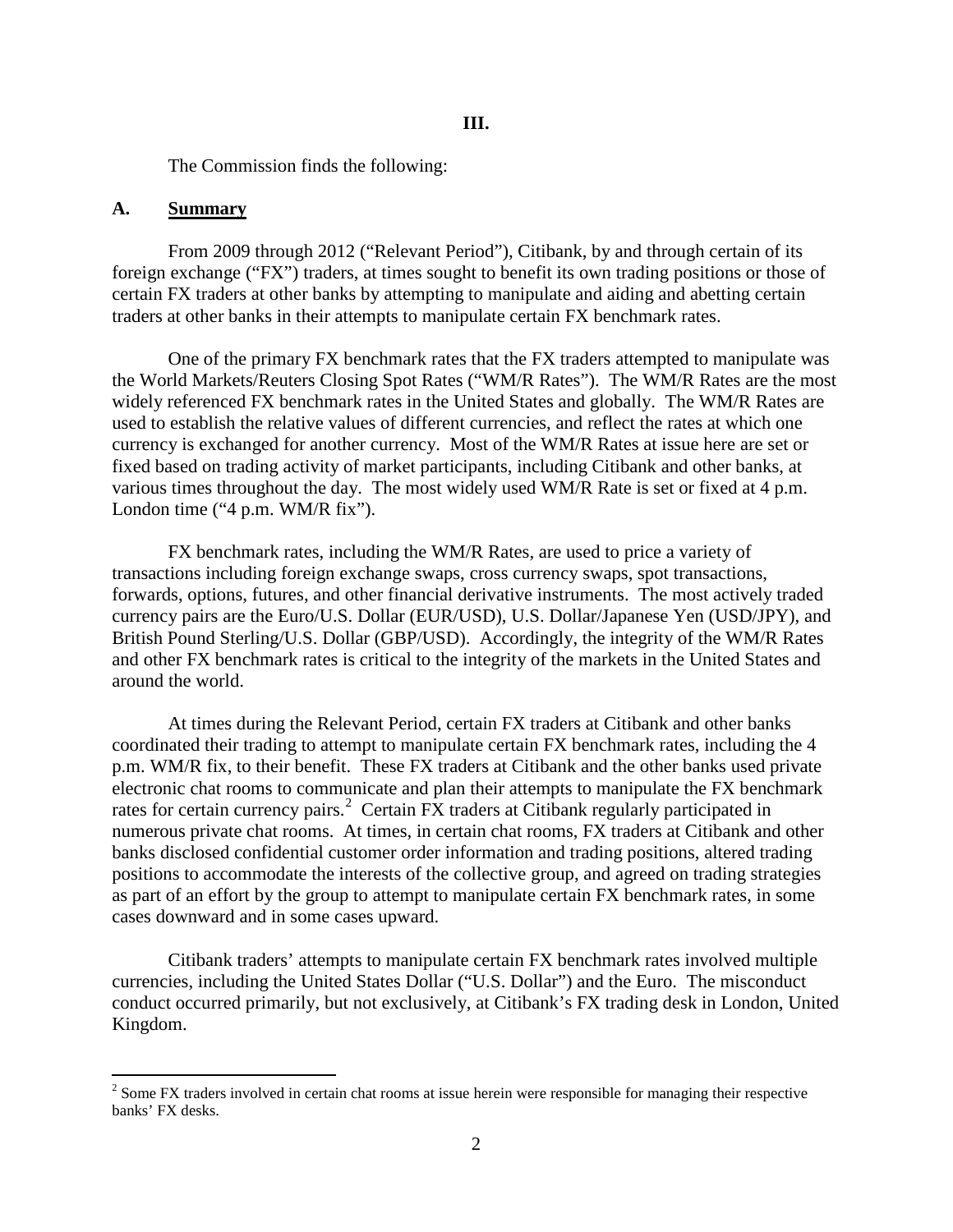This conduct occurred at various times over the course of the Relevant Period without detection by Citibank in part because of internal controls and supervisory failures at Citibank. Citibank failed to adequately assess the risks associated with its participation in the fixing of certain FX benchmark rates, including the 4 p.m. WM/R benchmark rates. Citibank also lacked adequate internal controls or procedures to detect and deter possible misconduct involving certain FX benchmark rates and failed to adequately supervise its FX traders by, among other shortcomings, failing to have adequate controls and monitoring over the use of electronic chat rooms.

The Commission notes that some of this conduct occurred during the same period that Citibank was on notice that the CFTC and other regulators were investigating attempts by certain banks to manipulate the London Interbank Offered Rate ("LIBOR") and other interest rate benchmarks.

\*\*\*

In accepting Citibank's Offer, the Commission recognizes the Respondent's significant cooperation during the CFTC's Division of Enforcement's ("Division") investigation of this matter, which included providing important information and analysis to the Division that helped the Division efficiently and effectively undertake its investigation. In addition, the Commission acknowledges that Citibank initiated its own internal investigation into FX trading prior to the Division's investigation. The Commission also recognizes that Citibank has commenced significant remedial action to strengthen the internal controls and policies relating to foreign exchange benchmarks and internal and external communications by traders.

#### **B. Respondent**

**Citibank, N.A.** is a national banking association with its main office in Sioux Falls, South Dakota, and offices in, among other places, New York City, New York. Citibank N.A. provides consumer finance, investment banking, commercial banking, and other services through branches offices across the globe, including in London. It became provisionally registered with the Commission as a swap dealer on December 31, 2012.

## **C. Facts**

#### **1. The FX Market**

The FX market, in which traders are able to buy, sell, exchange and speculate on currencies, is one of the world's largest and most actively traded financial markets. According to the Bank of International Settlements ("BIS"), trading in global foreign exchange markets averaged \$5.3 trillion per day in April 2013. Currencies are traded in pairs and the transacted rate represents the rate to exchange one currency for another currency. The U.S. Dollar is the dominant currency in the foreign exchange market. The exchange of the U.S. Dollar for another currency accounts for an estimated 87% of global foreign exchange market activity. The most actively traded currency pairs are the Euro/U.S. Dollar (EUR/USD), U.S. Dollar/Japanese Yen (USD/JPY), and British Pound Sterling/U.S. Dollar (GBP/USD). Participants in the FX market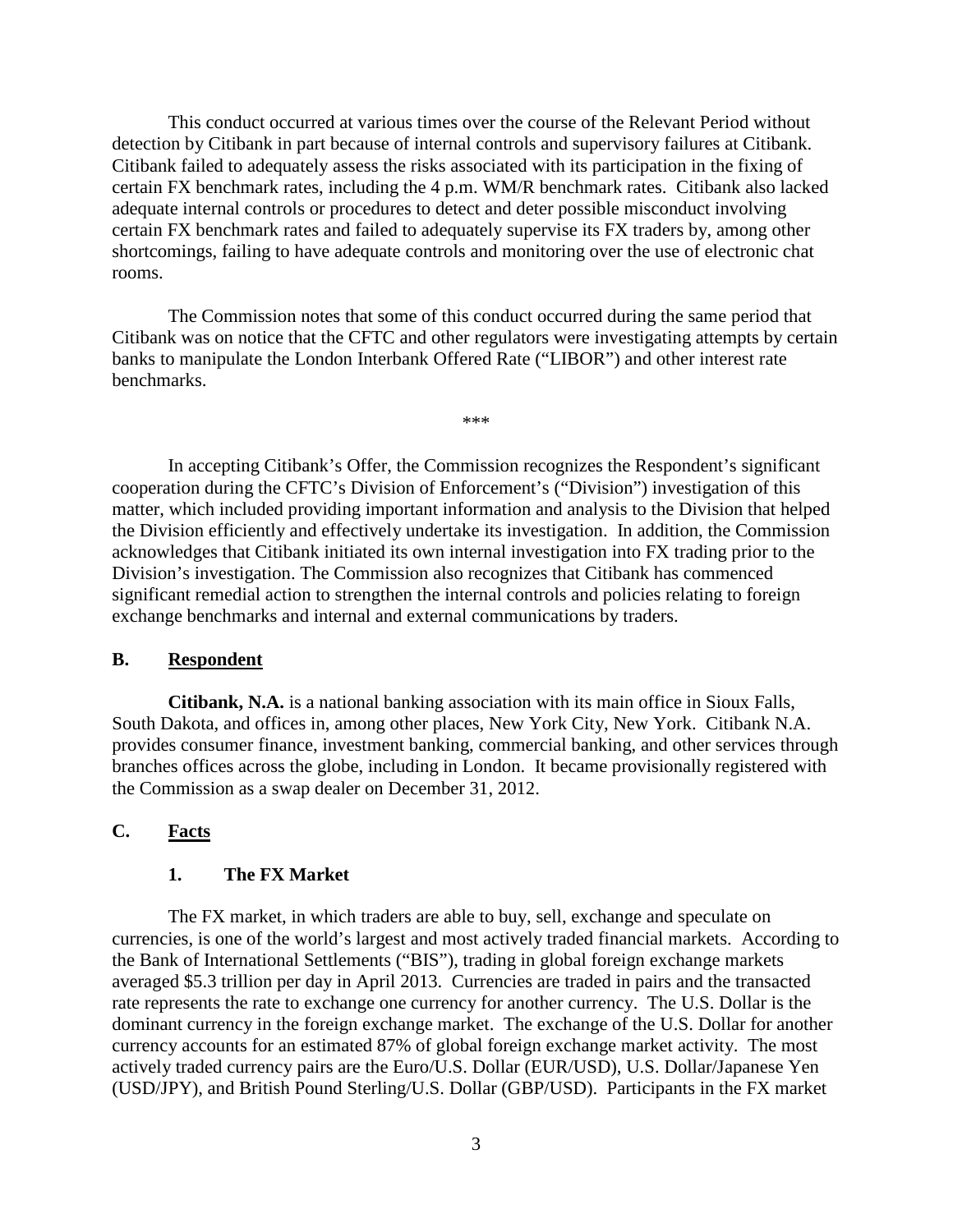include banks, investment firms, commercial companies, central banks, hedge funds and retail customers.

The foreign exchange market is comprised of many instruments including spot, forwards, swaps, futures and option contracts.

## **2. WM/R Rates Overview**

The WM/R Rates, one of the leading and most widely referenced foreign exchange benchmark rates, are calculated multiple times daily, including at 4 p.m. London time, which is commonly referred to as the "WM/R  $\overline{4}$  p.m. London fix" or the "4 p.m. fix."<sup>[3](#page-3-0)</sup> For twenty-one of the most liquid currencies (the "trade currencies"), the 4 p.m. fix is based on actual trades, using bids and offers extracted from a certain electronic trading system during a one-minute window ("fix period"). WM/Reuters determines the bid and offer rates based on the captured transacted rate and the bid-offer spread. WM/Reuters then calculates the median of these bid and offer rates and from these medians determines a "mid trade rate." If there are not enough trades, WM/Reuters calculates a "mid order rate." All orders and transactions are weighted equally, regardless of their notional sizes.

The WM/R Rates for the other 139 less liquid currencies (the "non-trade currencies") are set by similar methodology. Because these currencies are less liquid, WM/Reuters relies on indicative quotes (submissions) derived from a Reuters computer feed that solicits "indications of interest" from market participants as part of its fixing methodology. WM/Reuters captures independent snapshots of indicative quotes for bids and offers, and selects the median rate from these quotes as the "WM/R 4 p.m. London fix."

WM/Reuters also provides fix rates for forward and non-deliverable forward contracts using methodology similar to that used for non-trade currencies. Fix rates for forward and nondeliverable forward contracts are published using a premium or discount to the spot rate for the relevant currency pair.

Other FX benchmark rates are also priced through the use of indicative rates. For instance, the Russian Ruble/U.S. Dollar Emerging Markets Trade Association ("EMTA") benchmark rates are based on indicative rates submitted by market participants to the Chicago Mercantile Exchange ("CME"), which takes the midpoint of submitted bid-offer pairs that it randomly selects, discards the highest and lowest midpoints, and calculates the final benchmark rate using the mean of the remaining midpoints.

Foreign exchange futures contracts are connected to FX benchmark rates. The CME Russian Ruble/U.S. Dollar (RUB/USD) futures contract, for instance, is a cash settled futures contract for which the final settlement rate, a component of the contract's price, is equal to the reciprocal of the EMTA Russian Ruble/U.S. Dollar benchmark rate. Exchange rates in many

<span id="page-3-0"></span> $3$  Another important benchmark is the European Central Bank ("ECB") rate set by the ECB at 1:15 p.m. London time. Though less widely referenced than the WM/R Rate, the ECB Rates are also used by a wide range of participants, specifically non-financial corporates and are important for the non-deliverable forwards market. *See*  Financial Stability Board Foreign Exchange Benchmarks Final Report at 1. (September 30, 2014).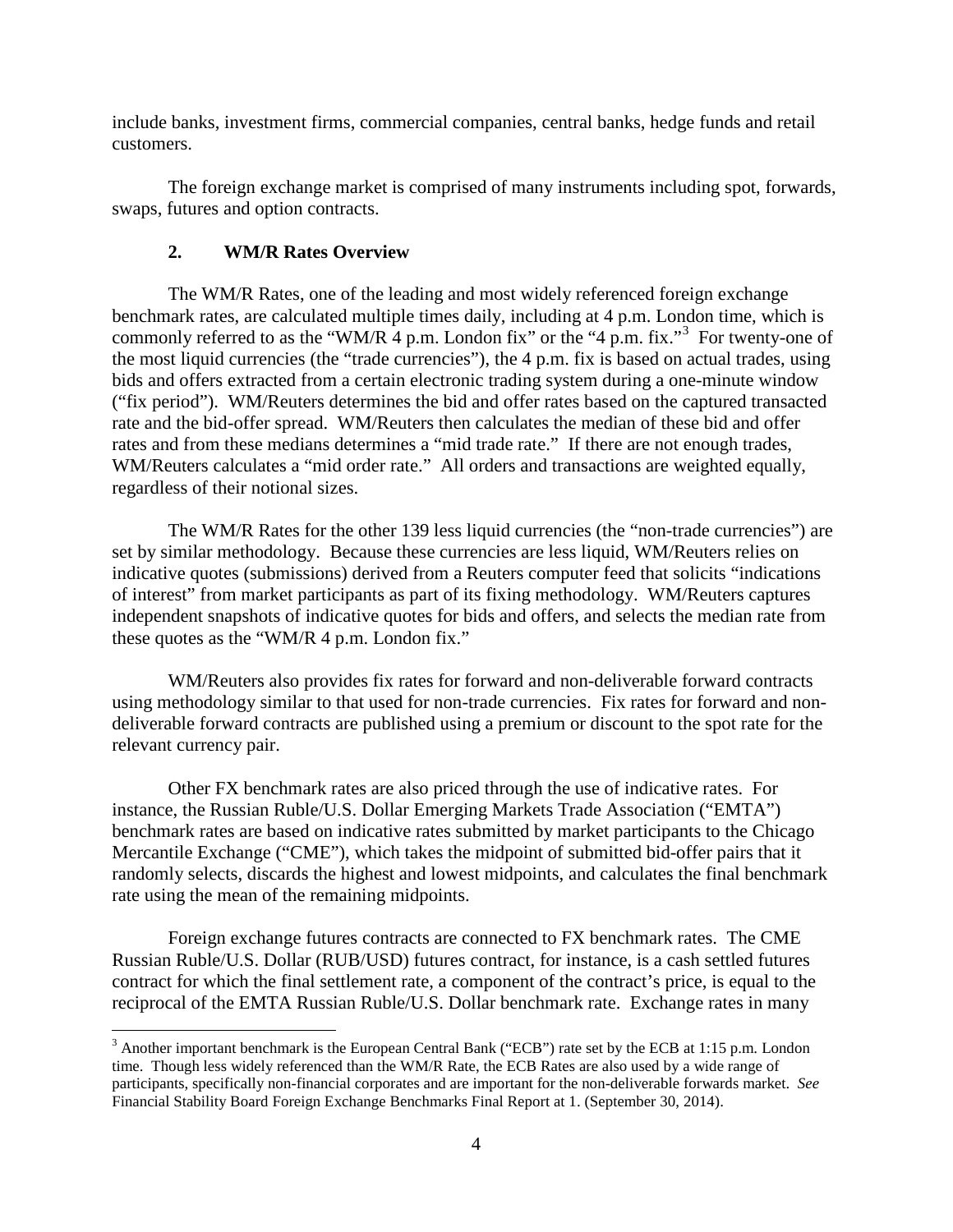actively traded CME foreign exchange futures contracts, including the Euro/U.S. Dollar (EUR/USD) futures, the U.S. Dollar/Japanese Yen (USD/JPY) futures, and British Pound Sterling/U.S. Dollar (GBP/USD) futures, track rates in spot foreign exchange markets at near parity after adjusting for the forward differential, or adding or subtracting "forward points." Speculative traders employ strategies that seek to capture short-lived arbitrage opportunities between foreign exchange futures and spot contracts. Since 2012, the CME provides clearing and other services for cash-settled Over the Counter FX Spot, Forward, Swaps, and Non-Deliverable Forward (NDF) contracts. The contracts cover 26 currency pairs, including EUR/USD, USD/JPY, and GBP/USD, and are cash-settled based on the WM/R 4 p.m. London fix.

## **3. Citibank Traders' Attempts to Manipulate FX Benchmark Rates**

In late 2008, following the financial crisis, liquidity and volume in the FX market increased as many financial institutions and other market participants sought to exchange currencies. The increase in volume and liquidity allowed Citibank FX traders and traders at other banks to take advantage of this trading opportunity, specifically during the FX benchmark rate fixing periods.

At the same time, certain FX traders at Citibank and other banks had and/or developed relationships with certain FX traders at other banks, and they increasingly used private chat rooms to communicate and share information with each other. Certain FX traders at Citibank and other banks routinely participated in the chat rooms. Often, these FX traders had multiple chat rooms open simultaneously on their trading terminals, and within a chat, the traders often focused on a particular currency pair. Being a member of certain chat rooms was sometimes exclusive and by invitation only.

For example, when inviting in a new member, traders in one chat room tried to ensure that a new member agreed to put the interests of the group first. In one chat, the Citibank FX trader discussed with traders from Banks Z and Y whether to invite a trader from Bank W into the chat room: [4](#page-4-0)

| 7:49:55 | are we ok with keeping this as is          |
|---------|--------------------------------------------|
| 7:50:27 | ie the info lvls $&$ risk sharing?         |
| 7:50:27 | well                                       |
| 7:50:30 | that is the qu[estion]                     |
| 7:50:32 | you know him best obv                      |
| 7:50:39 | if you think we need to adjust it          |
| 7:50:43 | then he shouldn't be <sup>[]</sup> in chat |
| 7:50:54 | yeah that is key                           |
| 7:51:00 | simple question [Bank Z trader]            |
| 7:51:08 | I trust you implicitly [Bank Z trader]     |
| 7:51:13 | and your judgement                         |
|         |                                            |

<span id="page-4-0"></span><sup>&</sup>lt;sup>4</sup> The communications quoted in this Order contain shorthand trader language and many typographical errors. The shorthand and errors are explained in brackets within the quotations only when deemed necessary to assist with understanding the discussion.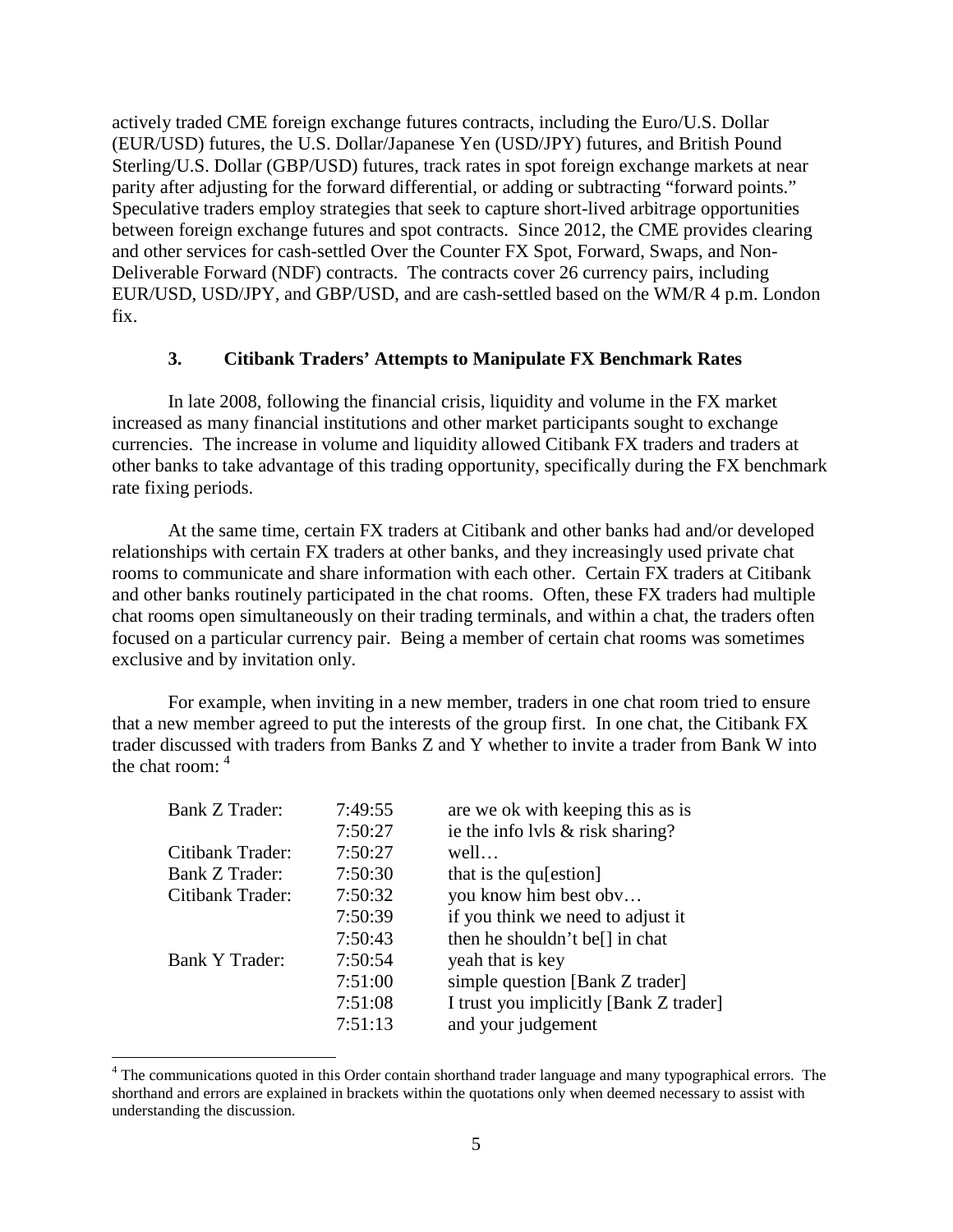|                  | 7:51:16 | you know him                                                                      |
|------------------|---------|-----------------------------------------------------------------------------------|
|                  | 7:51:21 | will he tell rest of desk stuff                                                   |
|                  | 7:51:26 | or god forbin his $nyk$                                                           |
| Citibank Trader: | 7:51:46 | yes                                                                               |
|                  | 7:51:51 | that's really imp[ortant] q[uestion]                                              |
|                  | 7:52:01 | dont want other numpty's in mkt to know                                           |
|                  | 7:52:17 | but not only that                                                                 |
|                  | 7:52:21 | is he gonna protect us                                                            |
|                  | 7:52:33 | like we protect each other against our own branches                               |
|                  | 7:52:46 | ie if you guys are rhs <sup>5</sup> and my nyk is lhsill say<br>my nyk lhs in few |
| Bank Z Trader:   | 7:53:52 | what concerns me is that i know he'll never tell us<br>when at risk               |

After further discussion of whether the fourth trader would "add huge value to this cartell," the traders decided to invite the trader into the chat room for a "1 month trial," with the Citibank trader warning him, presumably facetiously, "mess this up and sleep with one eye open at night."

These chat rooms were the vehicles through which certain Citibank FX traders and traders at other banks coordinated attempts to manipulate certain FX benchmark rates, including the WM/R 4 p.m. fix. Certain chat room participants used code words to evade detection by their banks' compliance monitoring systems.

At times during the Relevant Period, in their attempts to manipulate certain benchmarks (up or down) Citibank FX traders exchanged the size and direction of the bank's net orders with FX traders at other banks and used this information to attempt to coordinate trading strategies. The traders at times then used this information to enable one or more traders to attempt to manipulate the FX benchmark rates prior to and during the relevant fixing period.

For example, in one of the chat rooms, if a trader determined that he had fix orders in the opposite direction to the chat room group's overall net fixing position approaching the fixing window, that trader may have transacted before the fix period with traders outside the private chat room, a practice known by market participants as "netting off," rather than transact with other traders within the chat room.[6](#page-5-1) In certain cases, the goal of this trading strategy was to maintain the volume of orders held by chat room members in the direction favored by the majority of the private chat room members and limit orders being executed in the opposite direction during the fix window.

If traders in the chat room had net orders in the same direction as what they desired rate movement at the fix to be, then the traders would at times either (1) match off these orders with traders outside of the chat room in an attempt to reduce the volume of orders in the opposite

<span id="page-5-0"></span> <sup>5</sup> <sup>5</sup> If an FX trader has orders to sell of the first currency listed in any currency pair, it is often referred to as being on the left-hand side, or "lhs." If an FX trader references right hand side, or "rhs," it indicates that the FX trader is a buyer of the first currency listed in a currency pair.

<span id="page-5-1"></span> $6\text{ The Commission does not consider that the netting off of orders (or the decision not to net off) ahead of fixes is }\frac{1}{2}\sum_{n=1}^{\infty} \frac{1}{n^2}$ inappropriate in all circumstances.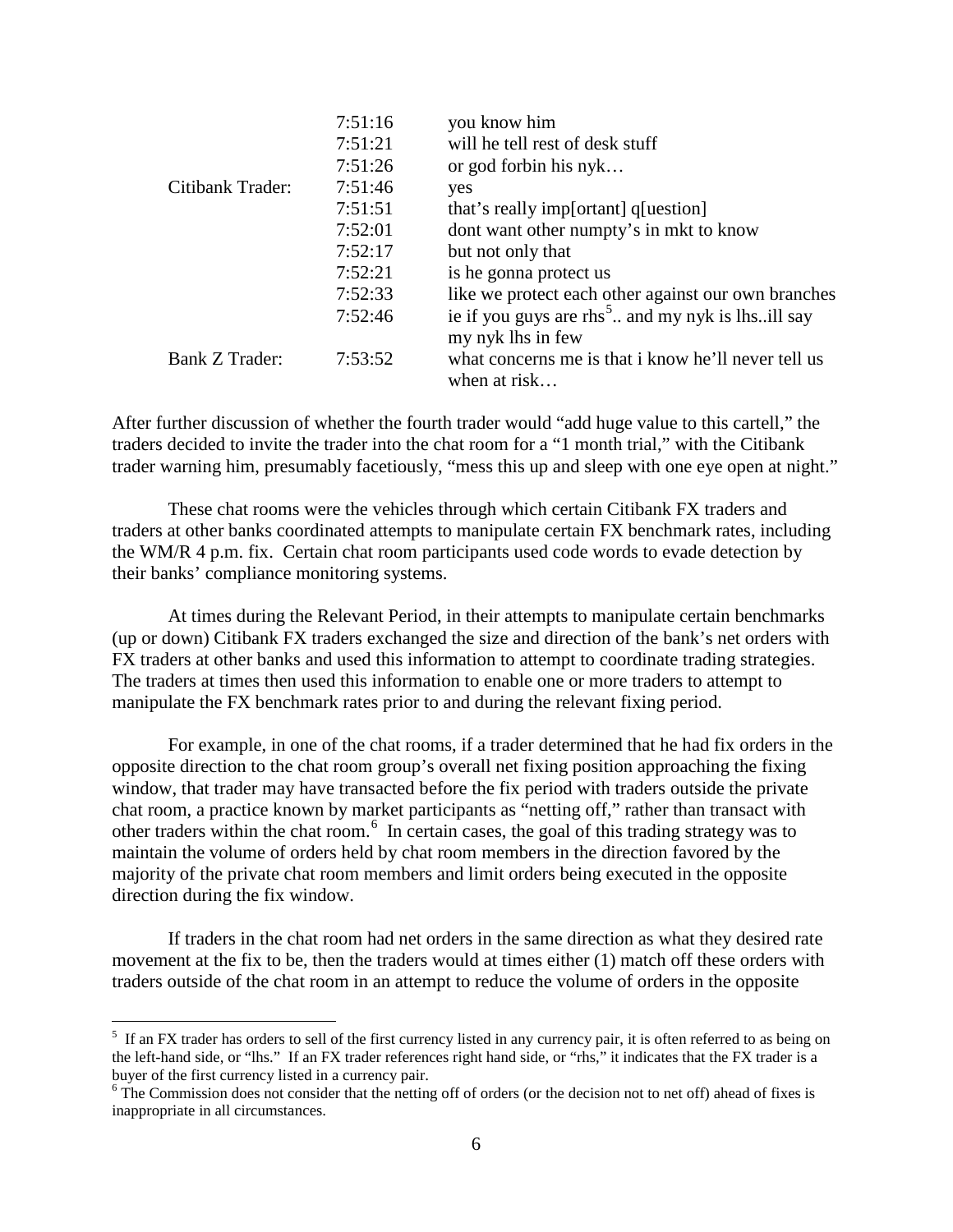direction transacted during the fix period; (2) transfer their orders to a single trader within the chat room who could then execute a single order during the fix period; or (3) transact with traders outside of the chat room to increase the volume traded by chat room members during the fix window in the direction favored by the private chat room traders. At times, traders also increased the volume traded by them at the fix in the direction favored by the chat room traders in excess of the volume necessary to manage the risk associated with their banks' net buy or sell orders at the fix. At times, these actions were undertaken in order to attempt to manipulate the benchmark rate set during the fix period.

Some examples of Citibank FX traders' misconduct include:

In one example, a Citibank FX trader coordinated with a trader at Bank Y in an attempt to manipulate the EUR/USD fix just ahead of the 4 p.m. fix:

| <b>Bank Y Trader:</b> | 3:51:21 | ok, i got a lot of euros                 |
|-----------------------|---------|------------------------------------------|
| Citibank Trader:      | 3:51:25 | ?                                        |
|                       | 3:51:28 | you selling?                             |
| <b>Bank Y Trader:</b> | 3:51:30 | yes                                      |
| Citibank Trader:      | 3:51:33 | now                                      |
|                       | 3:51:35 | or pickun? <sup>7</sup>                  |
| <b>Bank Y Trader:</b> | 3:51:39 | pick un                                  |
|                       | 3:51:46 | $u$ want it?                             |
| Citibank Trader:      | 3:52:24 | ill take it [Bank Y trader]              |
|                       | 3:52:26 | if u dont want it                        |
| <b>Bank Y Trader:</b> | 3:52:39 | tell you what                            |
|                       | 3:52:42 | lets double team it                      |
|                       | 3:52:45 | how much u got                           |
| Citibank Trader:      | 3:52:46 | ok                                       |
|                       | 3:52:47 | 300                                      |
|                       | 3:52:52 | $u$ ?                                    |
| <b>Bank Y Trader:</b> | 3:53:01 | ok ill give u 500 more                   |
| Citibank Trader:      | 3:53:05 | <b>WOW</b>                               |
|                       | 3:53:06 | ok                                       |
|                       | 3:53:08 | ha                                       |
|                       | 3:53:09 | $\text{cool} \dots$                      |
| <b>Bank Y Trader:</b> | 3:53:20 | so we have 800 each                      |
|                       | 3:53:21 | ok                                       |
|                       | 3:53:31 | but we gotta both do some at fix         |
|                       | 3:53:36 | don't sell em all and take foot off haha |
| Citibank Trader:      | 3:53:40 | i promise i will                         |
| <b>Bank Y Trader:</b> | 3:53:47 | me too                                   |

<span id="page-6-0"></span><sup>&</sup>lt;sup>7</sup> "Pickun" is a slang term for a fix orders.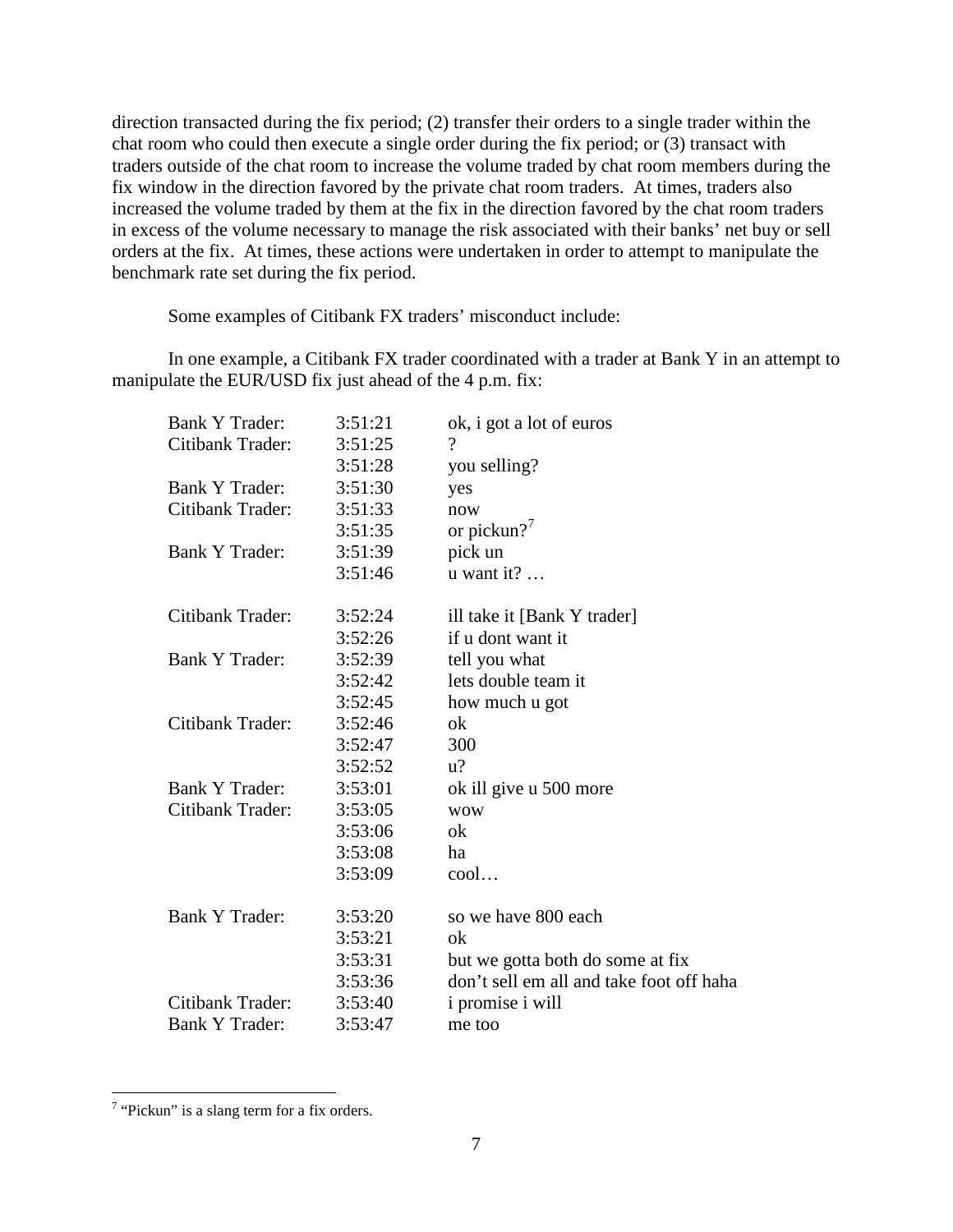At 4:00:14, however, the Citibank trader reported that he was "hosed." The Bank Y trader replied with "ditto." They then proceeded to discuss what went wrong and speculate about which traders outside the chat room might have executed trades that went against them and caused the rate to fix at an unfavorable level.

In another example, a Citibank FX trader coordinated with traders from Banks W, Y and Z to attempt to manipulate the EUR/USD and USD/CHF fixes. The fix discussion began at about 3:16 pm that day, with the traders sharing position information and rumors for several currencies, including EUR, AUD, JPY, and CHF. Between 3:31 and 3:40, the chat room participants matched off their AUD positions so they were "all good." They then turned their attention to other currency pairs:

| Citibank Trader:      | 3:53:35 | can anyone help in chf fix            |
|-----------------------|---------|---------------------------------------|
|                       | 3:53:38 | i lose 130 total                      |
| Bank Y Trader:        | 3:53:46 | arb it for more ammo                  |
| Citibank Trader:      | 3:53:55 | [Bank Z trader] ur guy want it?       |
| Bank Z Trader:        | 3:54:09 | nope he's flatish i think             |
| Bank W Trader:        | 3:54:16 | buy the eurchf and les hammer eur     |
|                       | 3:54:18 | come on                               |
| <b>Bank Y Trader:</b> | 3:54:29 | [Citibank trader] ill do it of u want |
|                       | 3:54:33 | ive nothing else to do                |
| Citibank Trader:      | 3:54:53 | ok 130 usdchf mine                    |
| Bank Y Trader:        | 3:54:57 | ok $130 u$ buy                        |

Having offset their CHF positions, the traders turned their attention to the EUR in the remaining minutes before the fix:

| <b>Bank Y Trader:</b> | 3:55:01 | u want small eurusd?              |
|-----------------------|---------|-----------------------------------|
| <b>Bank W Trader:</b> | 3:55:19 | so [Bank Z trader] u get eur now? |
| <b>Bank Z Trader:</b> | 3:56:00 | checkin                           |
| Bank Y Trader:        | 3:56:04 | right who wants 40 eur            |
| <b>Bank Z Trader:</b> | 3:56:06 | sub 30                            |
| Bank Y Trader:        | 3:57:53 | gd lk fellas                      |
|                       |         |                                   |

At 4:00:44 the Bank Y trader stated "no surre any winner there." Three minutes later, the Citibank trader replied with "wmr is impossible."

#### **4. Respondent Lacked Adequate Internal Controls**

During the Relevant Period, Citibank failed to adequately assess the risks associated with its FX traders participating in the fixing of certain FX benchmark rates. Citibank also lacked adequate internal controls in order to prevent its FX traders from engaging in improper communications with certain FX traders at other banks. Citibank lacked sufficient policies, procedures and training specifically governing participation in trading around the FX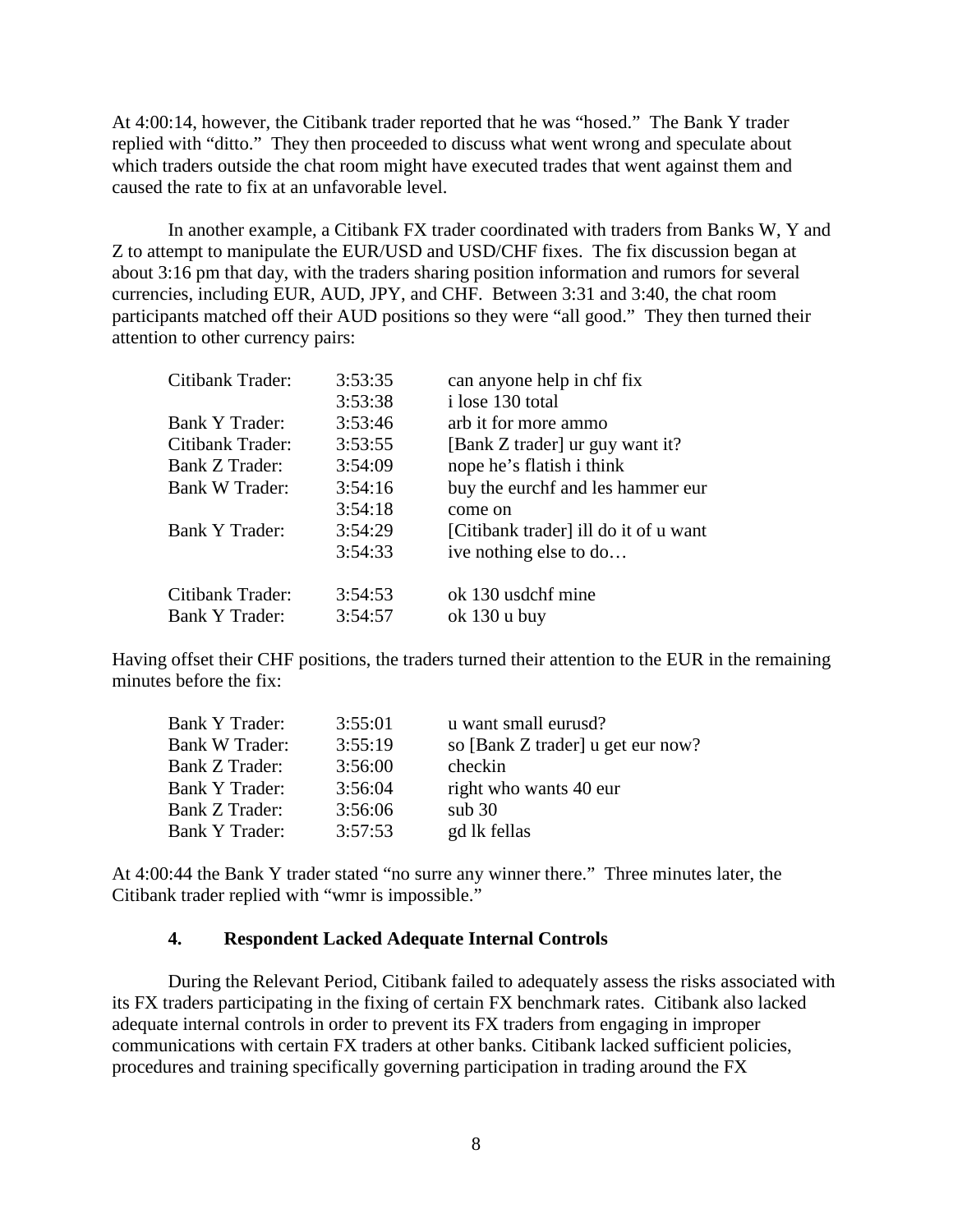benchmarks rates and had inadequate policies pertaining to, or insufficient oversight of, its FX traders' use of chat rooms or other electronic messaging.

After the Relevant Period, in early 2013, Citibank banned multi-bank chatrooms for its FX personnel. In mid-2013, Citibank commenced an internal investigation of possible misconduct by its FX traders relating to foreign exchange benchmarks. Citibank has since undertaken certain remedial measures to improve its internal controls.

#### **IV.**

#### **LEGAL DISCUSSION**

## **A. Respondent, Through the Acts of Certain Traders, Attempted to Manipulate FX Benchmark Rates**

Together, Sections 6(c),  $8$  6(d) and 9(a)(2) of the Act prohibit acts of attempted manipulation. 7 U.S.C.  $\S$ § 9, 13b and 13(a)(2) (2012). Section 9(a)(2) of the Act makes it unlawful for "[a]ny person to . . . attempt to manipulate the price of any commodity in interstate commerce, or for future delivery on or subject to the rules of any registered entity . . . ." 7 U.S.C. § 13(a)(2) (2012). Sections 6(c) and 6(d) of the Act authorize the Commission to serve a complaint and provide for the imposition of, among other things, civil monetary penalties and cease and desist orders if the Commission "has reason to believe that any person" has attempted to manipulate the market price of any commodity, in interstate commerce, or otherwise is violating or has violated any of the provisions of the Act. 7 U.S.C. §§ 9 and 13b (2012).

With respect to conduct on or after August 15, 2011, in addition to Sections 6(c), 6(d) and  $9(a)(2)$ , Section  $6(c)(3)$  of the Act prohibits the attempted manipulation of the price of any commodity in interstate commerce. 7 U.S.C. § 9(3) (2012). Commission Regulation 180.2, 17 C.F.R. §180.2 (2014), which became effective on August 15, 2011, in relevant part, makes it "unlawful … directly or indirectly . . . to attempt to manipulate, the price of …any commodity in interstate commerce." Regulation 180.2 codifies Section 6(c)(3).

Two elements are required to prove an attempted manipulation: (1) an intent to affect the market price, and (2) an overt act in furtherance of that intent. *See In re Hohenberg Bros. Co*., [1975-77 Transfer Binder] Comm. Fut. L. Rep. (CCH) ¶ 20,271, at 21,477 (CFTC Feb. 18, 1977); *CFTC v. Bradley*, 408 F. Supp. 2d 1214, 1220 (N.D. Okla. 2005). To prove the intent element of attempted manipulation, it must be shown that Citibank FX traders "acted (or failed to act) with the purpose or conscious object of causing or effecting a price or price trend in the market that did not reflect the legitimate forces of supply and demand." *In re Indiana Farm Bureau Coop. Ass'n*, [1982-1984 Transfer Binder] Comm. Fut. L. Rep. (CCH) ¶ 21,796, at 27,283 (CFTC Dec. 17, 1982). "[W]hile knowledge of relevant market conditions is probative of intent, it is not necessary to prove that the accused knew to any particular degree of certainty that his actions would create an artificial price. It is enough to present evidence from which it may reasonably be inferred that the accused 'consciously desire[d] that result, whatever the likelihood

<span id="page-8-0"></span> $8$  Section 6(c) was amended effective August 15, 2011. For conduct occurring on or after that date, the relevant provision of the Act is  $6(c)(4)(A)$ . 7 U.S.C. §  $9(4)(A)$  (2012).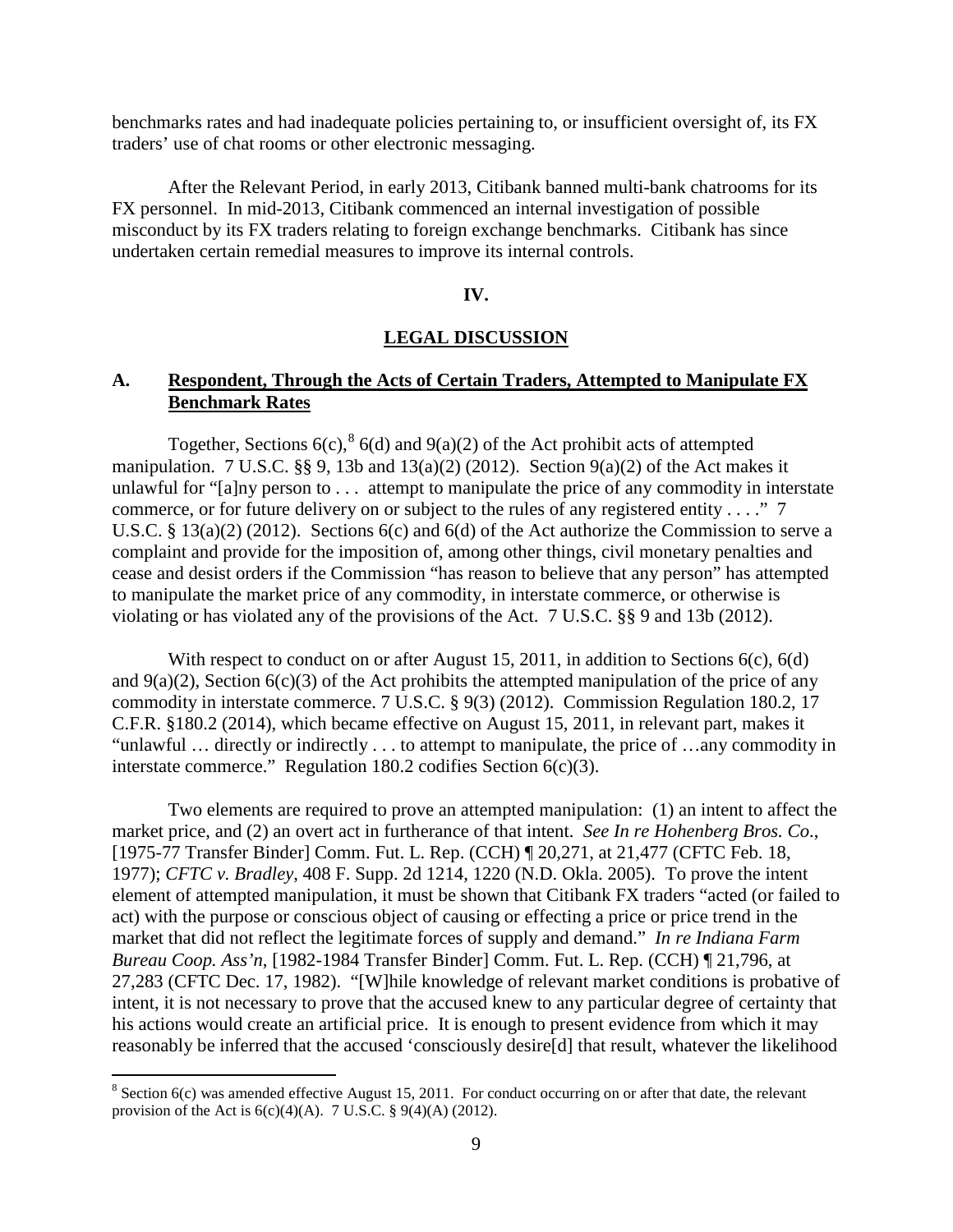of that result happening from his conduct. ' " *Id.* (quoting *U.S. v. U.S. Gypsum Co.,* 438 U.S. 422, 445 (1978)). A profit motive may also be evidence of intent, although profit motive is not a necessary element of an attempted manipulation*. See In re DiPlacido*, [2007-2009 Transfer Binder] Comm. Fut. L. Rep. (CCH) ¶ 30,970, at 62,484 (CFTC Nov. 5, 2008) (citing *In re Hohenberg Bros. Co.*, [1975-1977 Transfer Binder] Comm. Fut. L. Rep. (CCH) at 21,478)), aff'd, 364 Fed. Appx. 657, No. 08-5559-ag, 2009 WL 3326624 (2d Cir. 2009). It is also not necessary that there be an actual effect on price. *See CFTC v. Amaranth Advisors, L.L.C.,* 554 F. Supp.2d 523, 533 (S.D.N.Y. 2008).

Here, as evidenced by the foregoing, Citibank engaged in acts of attempted manipulation in violation of Sections 6(c), 6(d) and 9(a)(2), 7 U.S.C. §§ 9,13b and 13(a)(2) (2012). Additionally, with respect to conduct occurring on or after August 15, 2011, Citibank engaged in acts of attempted manipulation in violation of Section 6(c)(3), 7 U.S.C. § 9(3) (2012), and Regulation 180.2, 17 C.F.R. § 180.2 (2014).

## **B. Respondent Aided and Abetted the Attempts of Certain Traders at Other Banks to Manipulate FX Benchmark Rates**

Pursuant to Section 13(a) of the Act, liability as an aider and abettor requires proof that: (1) the Act was violated, (2) the aider and abettor had knowledge of the wrongdoing underlying the violation, and (3) the aider and abettor intentionally assisted the primary wrongdoer. 7 U.S.C. § 13c(a) (2012); *In re Sharokh Nikkhah*, [1999-2000 Transfer Binder] Comm. Fut. L. Rep. (CCH) ¶ 28,129, at 49,888 n.28 (CFTC May 12, 2000). Although actual knowledge of the primary wrongdoer's conduct is required, knowledge of the unlawfulness of such conduct is not necessarily required to be demonstrated. *See In re Lincolnwood Commodities, Inc.*, [1982-1984 Transfer Binder] Comm. Fut. L. Rep. (CCH) ¶ 21,986, at 28,255 (CFTC Jan. 31, 1984). Knowing assistance can be inferred from the surrounding facts and circumstances. *Id*. *See also In re Buckwalter*, [1990-1992 Transfer Binder] Comm. Fut. L . Rep. (CCH) ¶ 24,995, at 37,686 (CFTC Jan. 25, 1991).

Here, as evidenced by the foregoing, FX traders at other banks attempted to manipulate the WM/R and other FX benchmark rates in violation of Sections  $6(c)$ ,  $6(d)$  and  $9(a)(2)$ , 7 U.S.C. §§ 9, 13b and 13(a)(2) (2012). Additionally, with respect to conduct occurring on or after August 15, 2011 FX traders at other banks violated Sections 6(c)(3), 7 U.S.C. § 9(3), and Regulation 180.2, 17 C.F.R. § 180.2 (2014). As evidenced above, Citibank, through the acts of certain of its FX traders, aided and abetted the attempts of traders at other banks to manipulate the FX benchmark rates in violation of the Act.

#### **C. Respondent is Liable for the Acts of its Agents**

Section 2(a)(1)(B) of the Act, 7 U.S.C. § 2(a)(1)(B) (2012), and Regulation 1.2, 17 C.F.R. § 1.2 (2014), provide that "[t]he act, omission, or failure of any official, agent or other person acting for any individual, association, partnership, corporation, or trust within the scope of his employment or office shall be deemed the act, omission, or failure of such individual, association, partnership, corporation or trust. "Pursuant to Section  $2(a)(1)(B)$  of the Act and Commission Regulation 1.2, strict liability is imposed on principals for the actions of their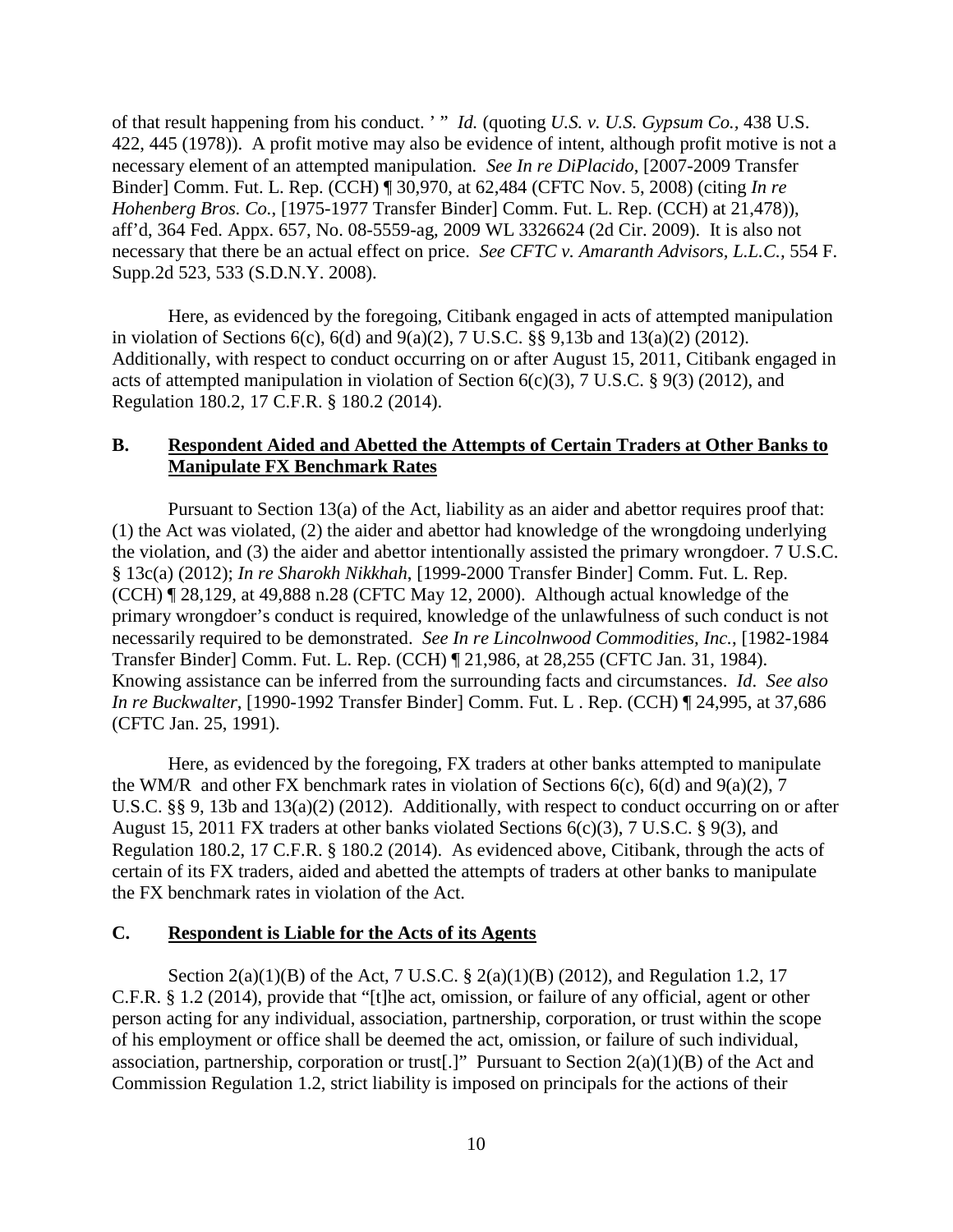agents. *See, e.g., Rosenthal & Co. v. CFTC,* 802 F.2d 963, 966 (7th Cir. 1986); *Dohmen-Ramirez & Wellington Advisory, Inc. v. CFTC*, 837 F.2d 847, 857-58 (9th Cir. 1988).

Citibank is liable for the acts, omissions and failures of any traders who acted as its employees and/or agents in relation to the conduct described above. Accordingly, Citibank violated Sections 6(c), 6(d) and 9(a)(2), 7 U.S.C.  $\S$  9(3), 13b and 13(a)(2) (2012) by engaging in attempted manipulation and aiding and abetting attempted manipulation. Additionally, with respect to conduct occurring on or after August 15, 2011, Citibank is liable for violating Section 6(c)(3), 7 U.S.C. § 9(3), 13(a)(2) (2012), and Regulation 180.2, 17 C.F.R. § 180.2 (2014), as set forth above.

## **V.**

## **FINDINGS OF VIOLATIONS**

Based on the foregoing, the Commission finds that Respondent violated Sections 6(c),  $6(d)$  and  $9(a)(2)$  of the Act, 7 U.S.C. §§ 9, 13b and 13(a)(2) (2012), and for conduct occurring on or after August 15, 2011, Section 6(c)(3), 7 U.S.C. § 9(3) and Regulation 180.2, 17 C.F.R. § 180.2 (2014).

#### **VI.**

## **OFFER OF SETTLEMENT**

Respondent, without admitting or denying the findings or conclusions herein, has submitted the Offer in which it:

- A. Acknowledges receipt of service of this Order;
- B. Admits the jurisdiction of the Commission with respect to this Order only and for any action or proceeding brought or authorized by the Commission based on violation of or enforcement of this Order;
- C. Waives:
	- 1. the filing and service of a complaint and notice of hearing;
	- 2. a hearing;
	- 3. all post-hearing procedures;
	- 4. judicial review by any court;
	- 5. any and all objections to the participation by any member of the Commission's staff in the Commission's consideration of the Offer;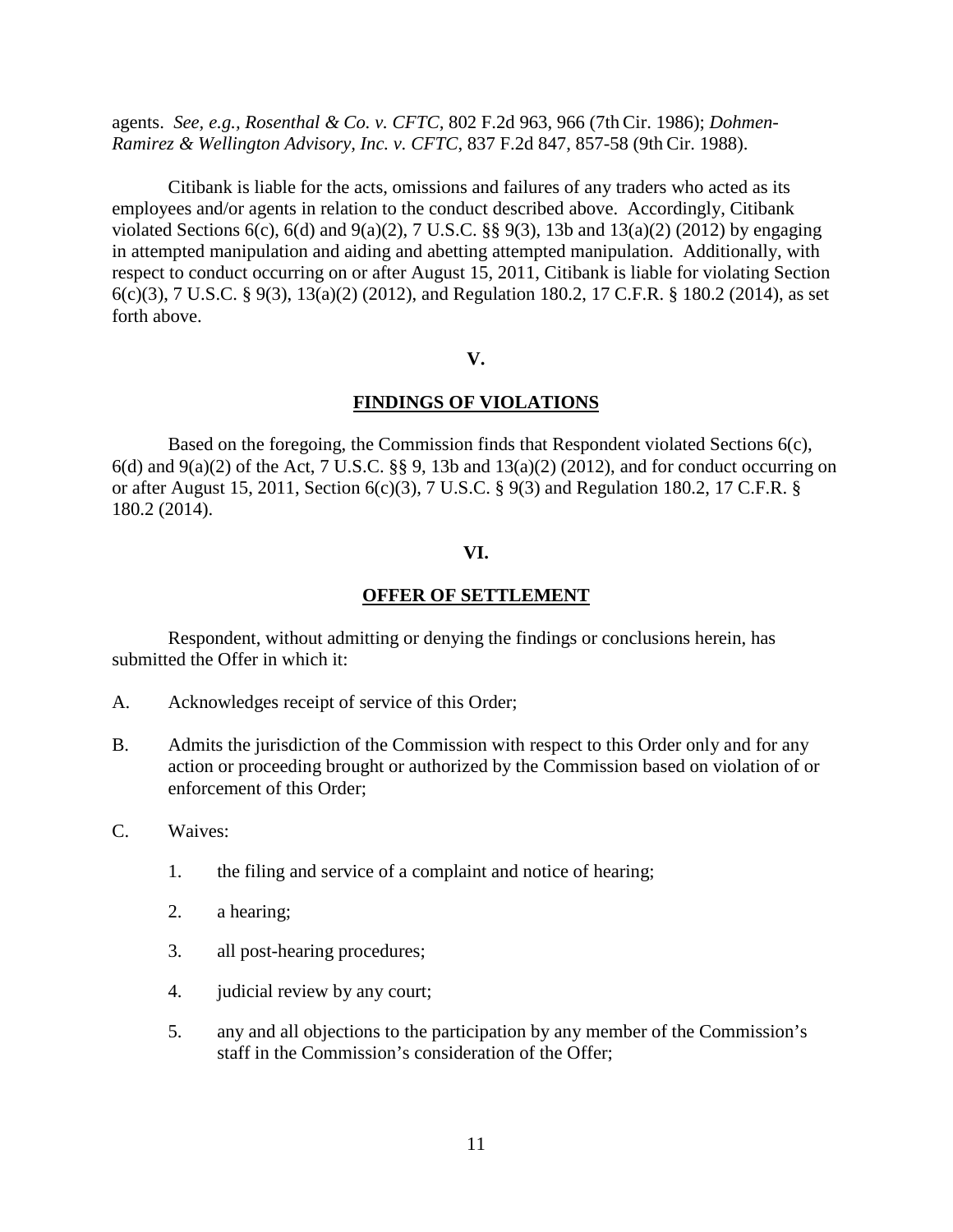- 6. any and all claims that it may possess under the Equal Access to Justice Act, 5 U.S.C. § 504 (2012) and 28 U.S.C. § 2412 (2012), and/or the rules promulgated by the Commission in conformity therewith, Part 148 of the Commission's Regulations, 17 C.F.R. §§ 148.1-30 (2014), relating to, or arising from, this proceeding;
- 7. any and all claims that it may possess under the Small Business Regulatory Enforcement Fairness Act of 1996, Pub. L. No. 104-121, §§ 201-253, 110 Stat. 847, 857-868 (1996), as amended by Pub. L. No. 110-28, § 8302, 121 Stat. 112, 204-205 (2007), relating to, or arising from, this proceeding; and
- 8. any claims of Double Jeopardy based on the institution of this proceeding or the entry in this proceeding of any order imposing a civil monetary penalty or any other relief;
- D. Stipulates that the record basis on which this Order is entered shall consist solely of the findings contained in this Order to which Respondent has consented in the Offer; and
- E. Consents, solely on the basis of the Offer, to the Commission's entry of this Order that:
	- 1. makes findings by the Commission that Respondent violated Section 6(c), 6(d) and 9(a)(2) of the Act, 7 U.S.C. §§ 9, 13b and 13(a)(2) (2012) and for conduct occurring on or after August 15, 2011, Section  $6(c)(3)$ , 7 U.S.C. §9(3) and Regulation 180.2, 17 C.F.R. § 180.2 (2014);
	- 2. orders Respondent to cease and desist from violating Sections  $6(c)(3)$  and  $9(a)(2)$ of the Act, 7 U.S.C. §§ 9(3) and 13(a)(2) (2012) and Regulation 180.2, 17 C.F.R. § 180.2 (2014);
	- 3. orders Respondent to pay a civil monetary penalty in the amount of \$310,000,000 plus post-judgment interest; and
	- 4. orders Respondent and its successors and assigns to comply with the conditions and undertakings consented to in the Offer and as set forth in Part VII of this Order.
- F. Respondent represents that it has already undertaken certain steps intended to make reasonable efforts to ensure the integrity of the FX markets, including, but not limited to, the following:
	- 1. In January 2013, before the Commission commenced its investigation in this matter, Respondent prohibited all its FX employees from participating in multibank chat rooms.
	- 2. Also beginning before the start of the Commission's investigation and continuing to date, Respondent has developed and enhanced its monitoring technology to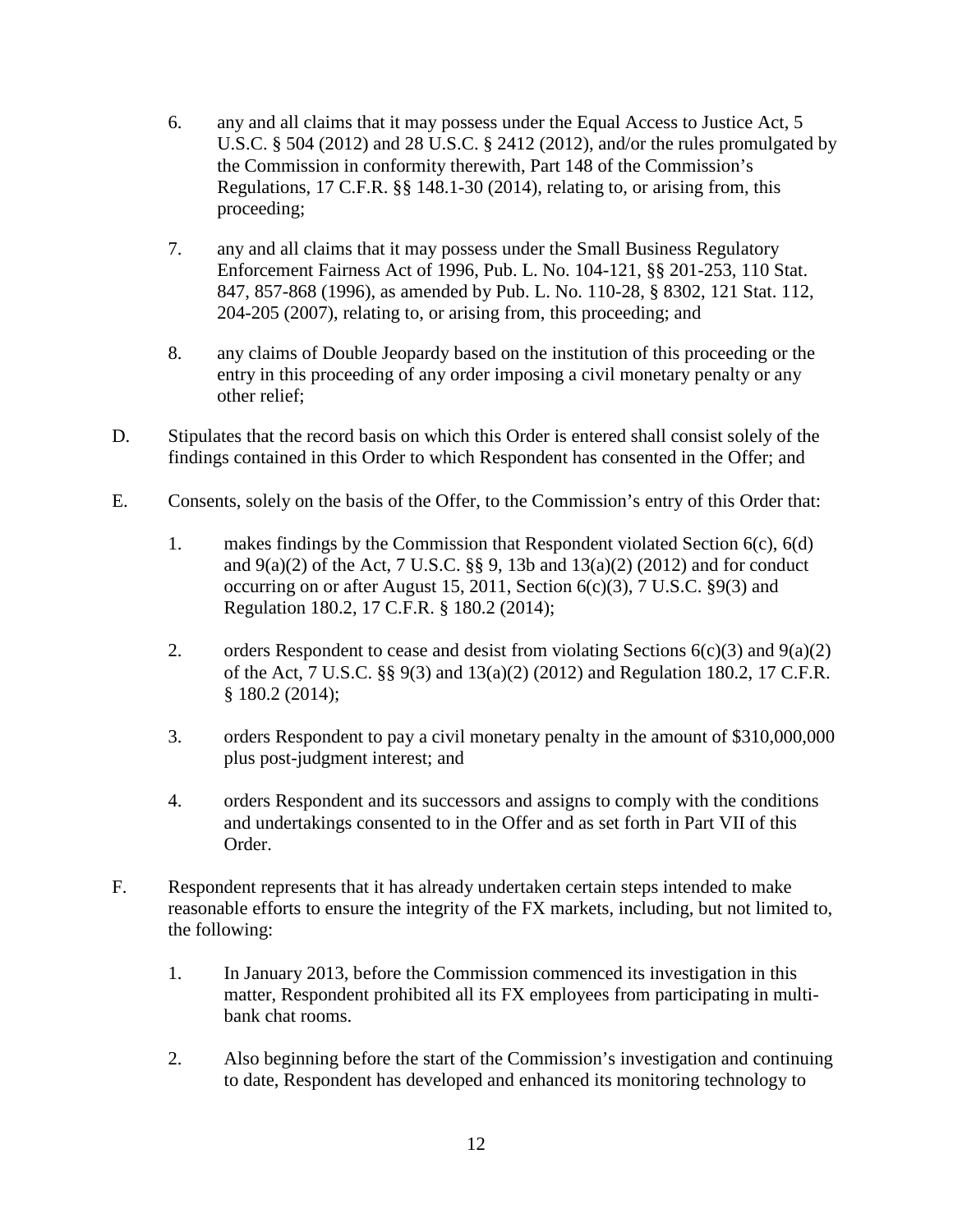detect unusual or potentially improper trading behavior, including around the World Markets/Reuters Closing Spot Rates.

- 3. Respondent has also been developing and implementing extensive measures to strengthen its electronic communications surveillance.
- 4. Respondent has also enhanced its policies and procedures to provide more detailed guidance on permissible and impermissible conduct relating to confidential client information and trading activities.
- 5. Respondent has also been enhancing its testing programs and risk assessments to incorporate conduct risk-related elements.

Upon consideration, the Commission has determined to accept the Offer.

## **VII.**

# **ORDER**

# **Accordingly, IT IS HEREBY ORDERED THAT:**

- A. Respondent shall cease and desist from violating Sections 6(c)(3) and 9(a)(2) of the Act, 7 U.S.C. §§ 9(3) and 13(a)(2) (2012) of the Act and Regulation 180.2, 17 C.F.R. § 180.2 (2014).
- B. Respondent shall pay a civil monetary penalty of \$310 Million Dollars (\$310,000,000), within ten (10) days of the date of entry of this Order (the "CMP Obligation"). If the CMP Obligation is not paid in full within ten (10) days of the date of entry of this Order, then post judgment interest shall accrue on the CMP Obligation beginning on the date of entry of this Order and shall be determined by using the Treasury Bill rate prevailing on the date of entry of this Order pursuant to 28 U.S.C. § 1961 (2012). Respondent shall pay the CMP Obligation by electronic funds transfer, U.S. postal money order, certified check, bank cashier's check, or bank money order. If payment is to be made other than by electronic funds transfer, then the payment shall be made payable to the Commodity Futures Trading Commission and sent to the address below:

Commodity Futures Trading Commission Division of Enforcement ATTN: Accounts Receivables --- AMZ 340 E-mail Box: 9-AMC-AMZ-AR-CFTC DOT/FAA/MMAC 6500 S. MacArthur Blvd. Oklahoma City, OK 73169 Telephone: (405) 954-7262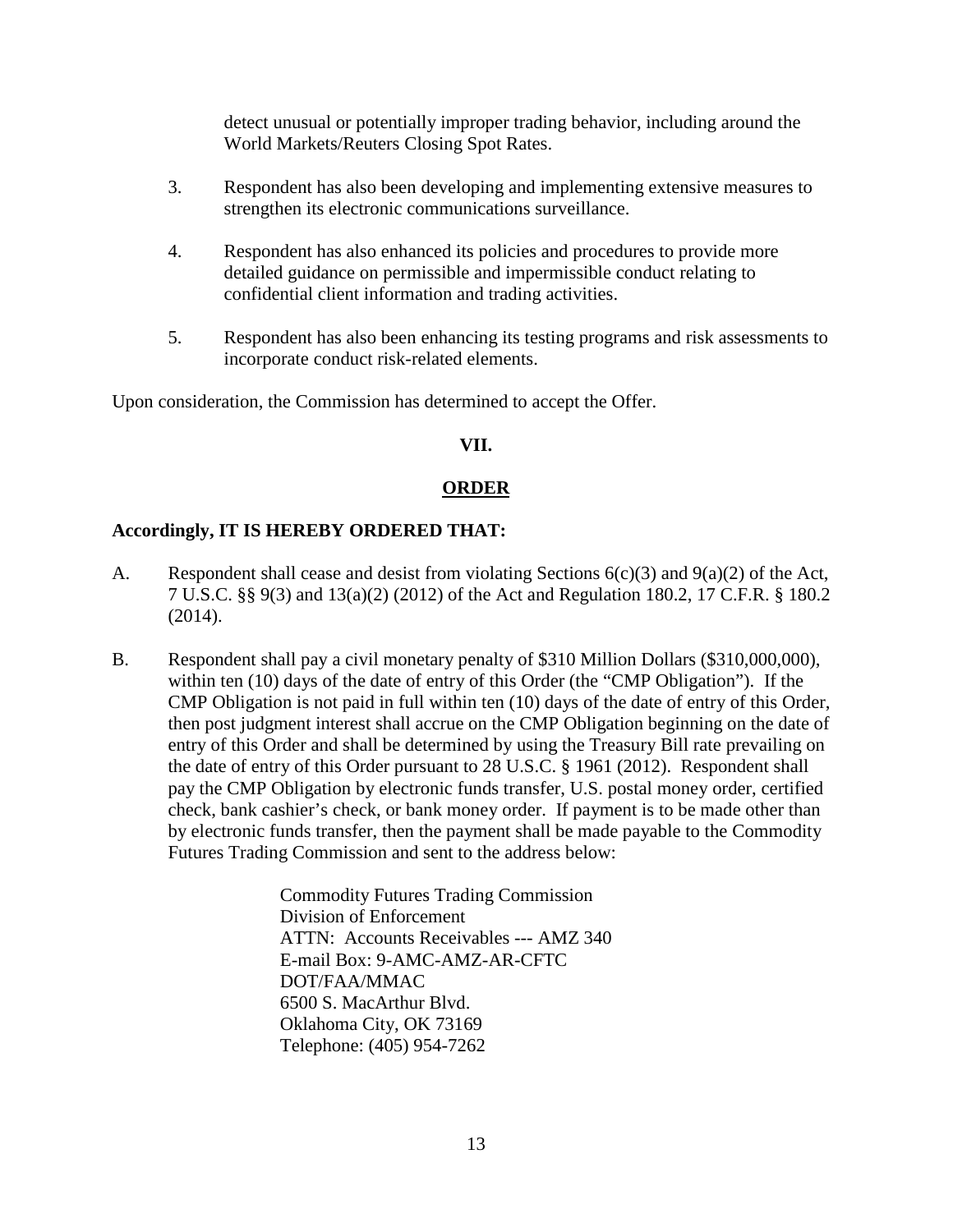If payment is to be made by electronic funds transfer, Respondent shall contact Nikki Gibson or her successor at the above address to receive payment instructions and shall fully comply with those instructions. Respondent shall accompany payment of the CMP Obligation with a cover letter that identifies the Respondent and the name and docket number of this proceeding. The Respondent shall simultaneously transmit copies of the cover letter and the form of payment to the Chief Financial Officer, Commodity Futures Trading Commission, Three Lafayette Centre, 1155 21st Street, NW, Washington, D.C. 20581.

C. Respondent and its successors and assigns shall comply with the following undertakings set forth in the Offer:

## 1. REMEDIATION

As set forth above in Section VI, paragraph F, Respondent represents that it has already undertaken and continues to undertake extensive remedial measures to implement and strengthen its internal controls and procedures relating to its participation in the fixing of FX benchmark rates and related supervision of its FX traders. With respect to its remediation efforts to the extent not already undertaken, Respondent undertakes that:

- a. Respondent will implement and improve its internal controls and procedures in a manner reasonably designed to ensure the integrity of its participation in the fixing of any FX benchmark rate, including measures to identify and address internal or external conflicts of interest;
- b. Its remediation improvements will include internal controls and procedures relating to:
	- **EXECUTE:** measures designed to enhance the detection and deterrence of improper communications concerning FX benchmark rates, including the form and manner in which communications may occur;
	- **n** monitoring systems designed to enhance the detection and deterrence of trading or other conduct potentially intended to manipulate directly or indirectly FX benchmark rates;
	- periodic audits, at least annually, of Respondent's participation in the fixing of any FX benchmark rate;
	- $\blacksquare$  supervision of trading desks that participate in the fixing of any FX benchmark rate;
	- routine and on-going training of all traders, supervisors and others who are involved in the fixing of any FX benchmark rate;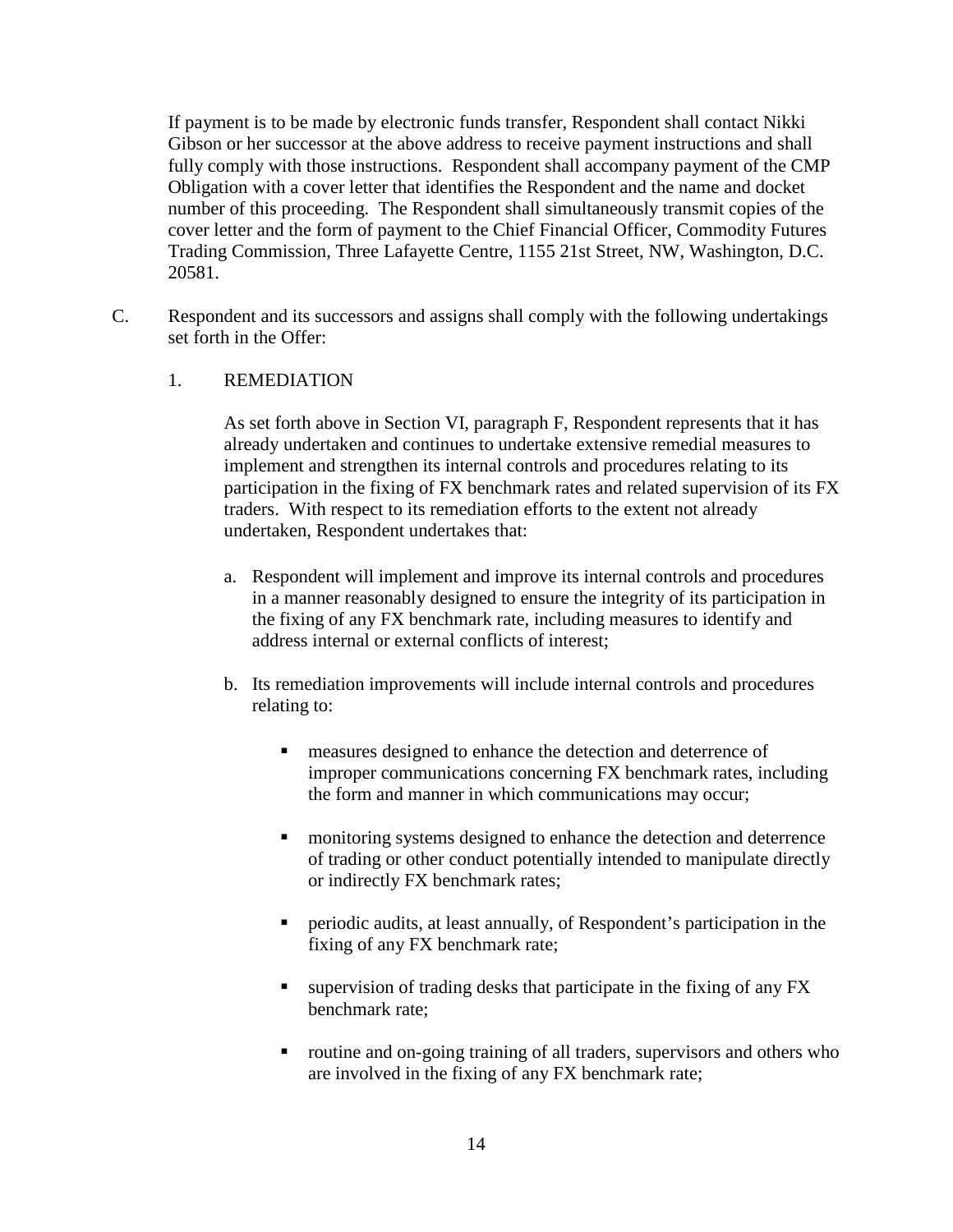- **PEDIE:** processes for the periodic but routine review of written and oral communications of any traders, supervisors and others who are involved in the fixing of any FX benchmark rate with the review being documented and documentation being maintained for a period of three years; and
- continuing to implement its system for reporting, handling and investigating any suspected misconduct or questionable, unusual or unlawful activity relating to the fixing of any FX benchmark rate with escalation to compliance and legal and with reporting of material matters to the executive management of Citibank and the Commission, as appropriate; the Respondent shall maintain the record basis of the handling of each such matter for a period of three years.
- c. Within 120 days of the entry of this Order, the Respondent shall make a report to the Commission, through the Division, concerning its remediation efforts, prior to and since the entry of this Order. Within 365 days of the entry of this Order, Respondent shall submit a report to the Commission, through the Division, explaining how it has complied with the undertakings set forth herein. The report shall contain a certification from a representative of the Respondent's Executive Management, after consultation with the Respondent's chief compliance officer(s), that the Respondent has complied with the undertakings set forth above, and that it has established policies, procedures, and controls to satisfy the undertakings set forth in the Order.

## 2. COOPERATION WITH THE COMMISSION

In this action, and in any investigation or other action instituted by the Commission, related to the subject matter of this action, Respondent shall cooperate fully and expeditiously with the Commission, including the Division, As part of such cooperation, Respondent agrees to the following for a period of three (3) years from the date of the entry of this Order, or until all related investigations and litigations in which the Commission, including the Division, is a party, are concluded, including through the appellate review process, whichever period is longer:

- 1. Preserve all records relating to the subject matter of this proceeding, including, but not limited to, audio files, electronic mail, other documented communications, and trading records;
- 2. Comply fully, promptly, completely, and truthfully with all inquiries and requests for non-privileged information or documents;
- 3. Provide authentication of documents and other evidentiary material;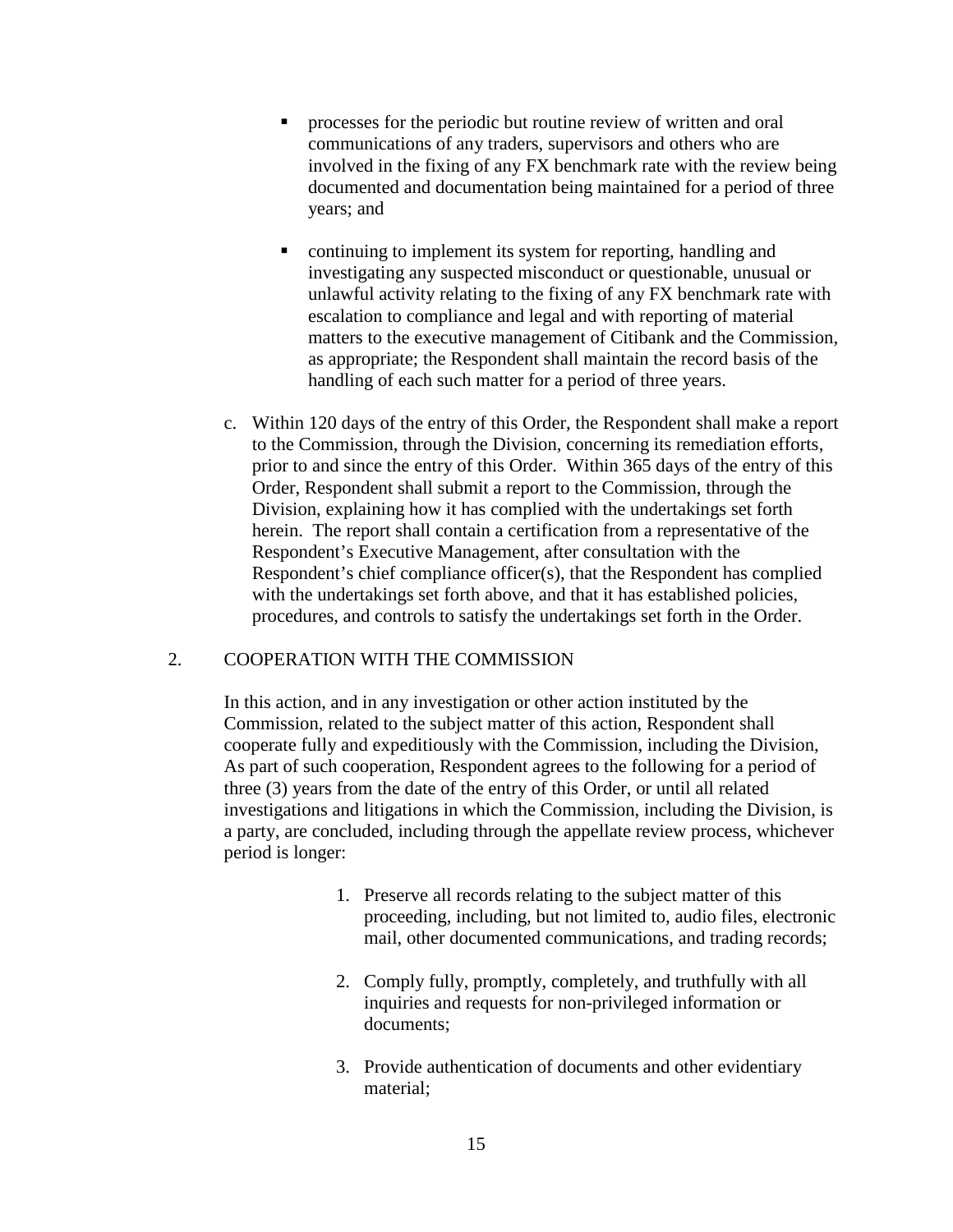- 4. Provide copies of non-privileged documents within Citibank's possession, custody or control;
- 5. Subject to applicable laws and regulations, Citibank will make its best efforts to produce any current (as of the time of the request) officer, director, employee, or agent of Citibank, regardless of the individual's location, and at such location that minimizes Commission travel expenditures, to provide assistance at any trial, proceeding, or Commission investigation related to the subject matter of this proceeding, including, but not limited to, requests for testimony, depositions, and/or interviews, and to encourage them to testify completely and truthfully in any such proceeding, trial, or investigation; and
- 6. Subject to applicable laws and regulations, Citibank will make its best efforts to assist in locating and contacting any prior (as of the time of the request) officer, director, employee or agent of Citibank;

Respondent also agrees that it will not undertake any act that would limit its ability to cooperate fully with the Commission. Citibank will designate an agent located in the United States of America to receive all requests for information pursuant to these Undertakings, and shall provide notice regarding the identity of such Agent to the Division upon entry of this Order. Should Citibank seek to change the designated agent to receive such requests, notice of such intention shall be given to the Division fourteen (14) days before it occurs. Any person designated to receive such request shall be located in the United States of America.

## 3. PROHIBITED OR CONFLICTING UNDERTAKINGS

Should the Undertakings herein be prohibited by, or be contrary to the provisions of any obligations imposed on Respondent by any presently existing, or hereinafter enacted or promulgated laws, regulations, regulatory mandates, or the rules or definitions issued by a Benchmark Publisher, then Respondent shall promptly transmit notice to the Commission (through the Division) of such prohibition or conflict, and shall meet and confer in good faith with the Commission (through the Division) to reach an agreement regarding possible modifications to the Undertakings herein sufficient to resolve such inconsistent obligations. In the interim, Respondent will abide by the obligations imposed by the law, regulations, regulatory mandates and Benchmark Publishers' rules and definitions. Nothing in these Undertakings shall limit, restrict or narrow any obligations pursuant to the Act or the Commission's Regulations promulgated